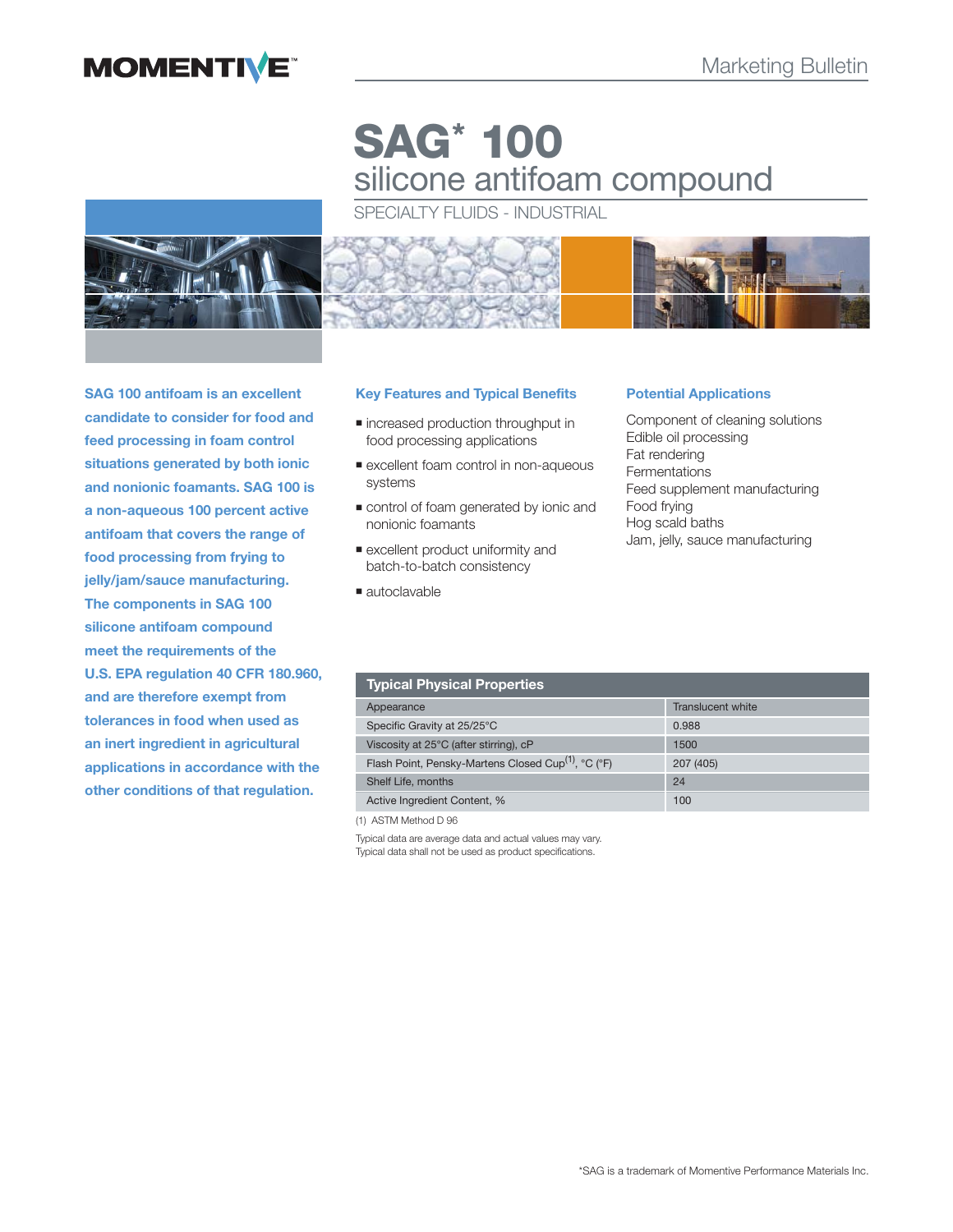# **Regulatory Information**

#### **FDA**

May be considered for use as a defoaming agent in the processing of non-standardized food under FDA Regulation 21 CFR 173.340. Limitation on use: 10 ppm, zero limitation on all silicones in milk.

# EPA

Residues of the components of this antifoam are exempt from the requirement of a tolerance under EPA Regulation 40 CFR 180.960 when used in accordance with good agricultural practice as inert (or occasionally active) ingredients in pesticide formulations applied to growing crops or to raw agricultural commodities after harvest.

# USDA

May be considered for use in egg washing, fat rendering, hog scalding, curing pickles, and in the preparation of soups and stews. Momentive Performance Materials possesses Letters of Sanction and Letters of Acceptability that permit the use of SAG 100 silicone antifoam compound in a number of applications in federally-inspected meat and poultry processing facilities.

# Kosher Certification

Manufactured under the supervision of the Kashruth Division of the Union of Orthodox Jewish Congregations of America, and is kosher and pareve when bearing the O.U. symbol of certification on the label. The product is kosher for Passover.

# **General Instructions for Use**

SAG 100 antifoam can be used as received, or after dilution with your process liquid. For best results, the compound should be mixed upon opening the container. Dilution can be accomplished by mixing 3 to 10 parts of the selected diluent to 1 part antifoam, with gentle stirring until a uniform mixture is obtained. Periodic gentle mixing of the diluted antifoam is recommended to ensure product uniformity over extended storage times.

For maximum cost-effectiveness, this antifoam should be prediluted and added continuously at a processing step prior to the step at which foaming is encountered. Suggested starting concentrations are 10 to 200 ppm, with care being taken in food processing applications to assure that use levels do not exceed the FDA limitations in the final product. Table 1 shows concentrations and parts per million equivalents.

#### **Table 1: SAG 100 Antifoam Concentrations and Parts per Million Equivalents**

| <b>Concentration of</b><br>SAG 100 Antifoam | <b>Parts per Million</b><br>SAG 100 Antifoam |
|---------------------------------------------|----------------------------------------------|
| 4 pints in 500 gallons                      | $= 1000$                                     |
| 1 gallon in 2000 gallons                    | $= 500$                                      |
| 1 gallon in 10,000 gallons                  | $= 100$                                      |
| 2.5 gallons in 50,000 gallons               | .50                                          |

Conversion Factors: 1 gallon = 3.785 liters; 1 pint = 0.4731 liters

# **Product Availability**

Momentive Performance Materials, foam control agents are available in 5-gallon pails, 55-gallon drums, and in bulk (upon request). Call our information center at 1-800-295-2392 for additional information.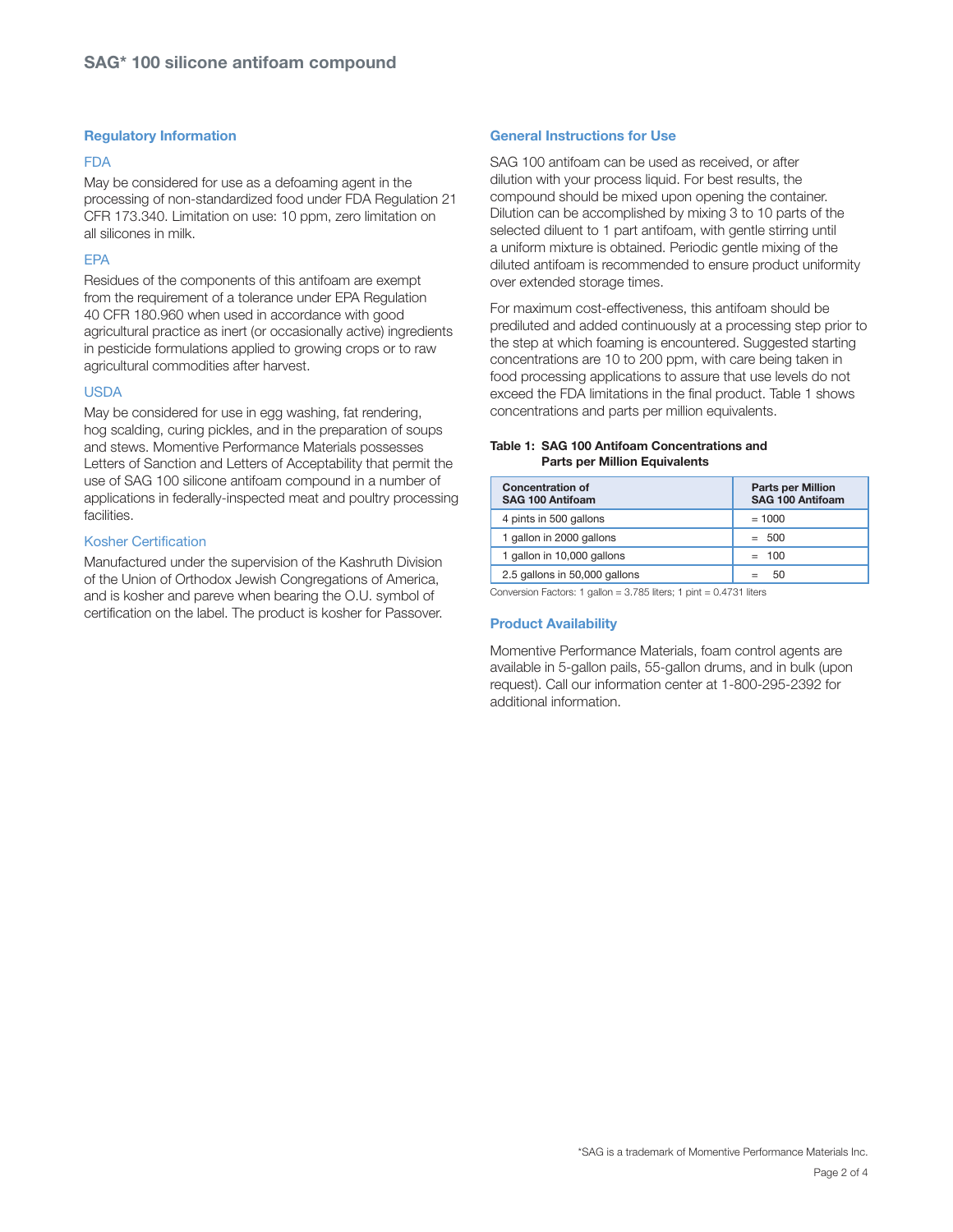#### **Patent Status**

Nothing contained herein shall be construed to imply the nonexistence of any relevant patents or to constitute the permission, inducement or recommendation to practice any invention covered by any patent, without authority from the owner of the patent.

# **Product Safety, Handling and Storage**

Customers should review the latest Material Safety Data Sheet (MSDS) and label for product safety information, safe handling instructions, personal protective equipment if necessary, and any special storage conditions required for safety. MSDS are available at www.momentive.com or, upon request, from any Momentive Performance Materials (MPM) representative. For product storage and handling procedures to maintain the product quality within our stated specifications, please review Certificates of Analysis, which are available in the Order Center. Use of other materials in conjunction with MPM products (for example, primers) may require additional precautions. Please review and follow the safety information provided by the manufacturer of such other materials.

# **Limitations**

Customers must evaluate Momentive Performance Materials products and make their own determination as to fitness of use in their particular applications.

#### **Emergency Service**

Momentive Performance Materials maintains an around-the-clock emergency service for its products.

| Location                       | <b>Emergency Service Provider</b>                                     | <b>Emergency Contact Number</b> |
|--------------------------------|-----------------------------------------------------------------------|---------------------------------|
| Mainland U.S., Puerto Rico     | <b>CHEMTREC</b>                                                       | 1-800-424-9300                  |
| Alaska, Hawaii                 | <b>CHEMTREC</b>                                                       | 1-800-424-9300                  |
| Canada                         | <b>CHEMTREC</b>                                                       | 1-800-424-9300                  |
| Europe, Israel                 | <b>NCEC</b>                                                           | +44 (0) 1235239670              |
| Middle East                    | <b>NCEC</b>                                                           | +44 (0) 1235239671              |
| Asia Pacific (except China)    | <b>NCEC</b>                                                           | +44 (0) 1235239670              |
| China                          | <b>NCEC</b>                                                           | $+86-10-5100-3039$              |
| Latin America (except Brazil)  | <b>NCEC</b>                                                           | +44 (0) 1235239670              |
| <b>Brazil</b>                  | SOS Cotec                                                             | 08000111767 or 08007071767      |
| All other locations world wide | <b>NCEC</b>                                                           | +44 (0) 1235239670              |
| At sea                         | Radio U.S. Coast Guard in U.S. waters<br>NCEC in International waters | +44 (0) 1235239670              |

For Health related calls, contact Momentive Performance Materials at +1-518-233-2500 (English only).

DO NOT WAIT. Phone if in doubt. You will be referred to a specialist for advice.